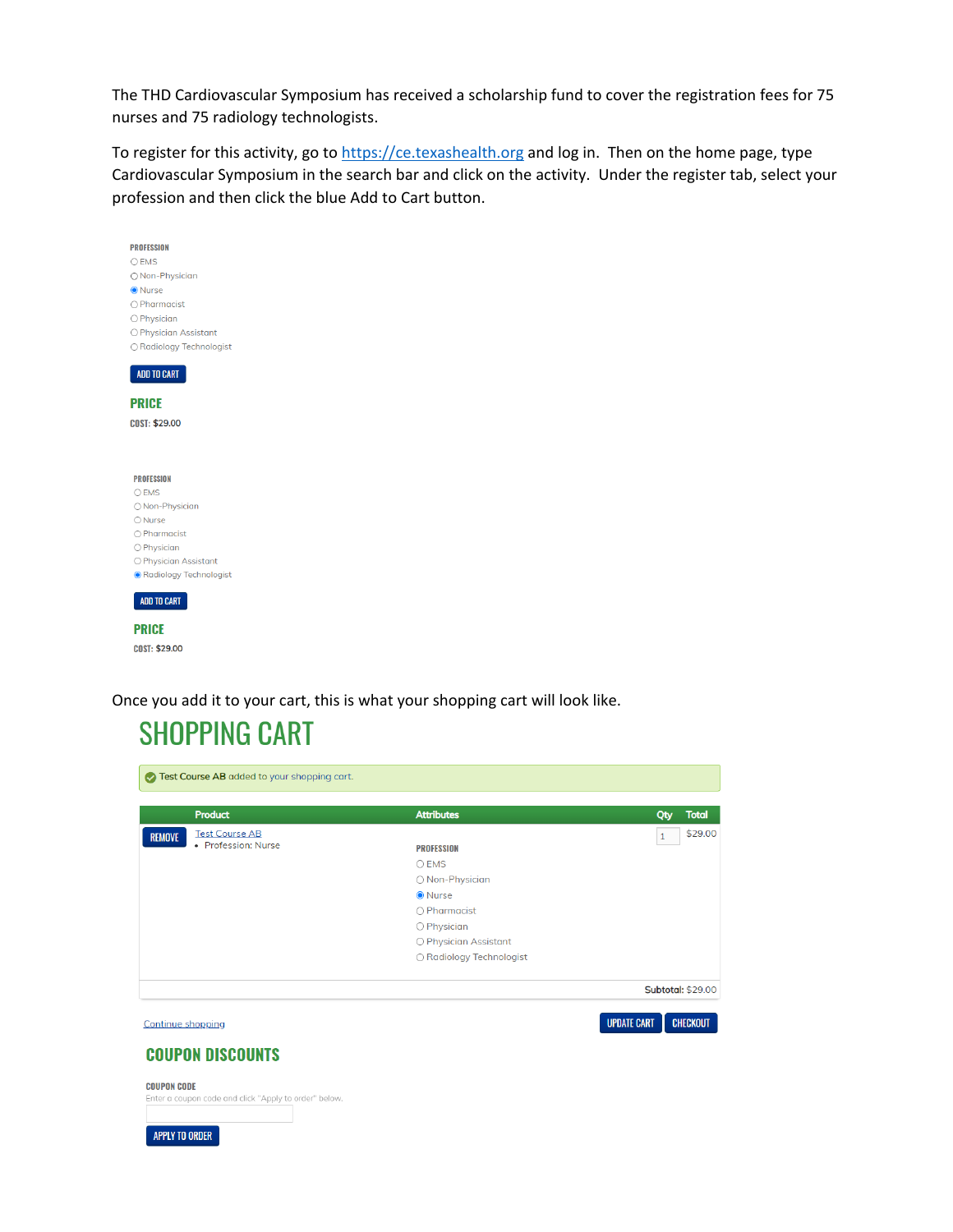# **SHOPPING CART**

Test Course AB added to your shopping cart. **Product Attributes** Qty **Total** \$29.00 **Test Course AB REMOVE**  $\overline{1}$ • Profession: Radiology Technologist **PROFESSION**  $\bigcirc$  EMS ○ Non-Physician  $\bigcirc$  Nurse  $\bigcirc$  Pharmacist O Physician O Physician Assistant ● Radiology Technologist **Subtotal: \$29.00 UPDATE CART CHECKOUT** Continue shopping **COUPON DISCOUNTS COUPON CODE** Enter a coupon code and click "Apply to order" below.

APPLY TO ORDER

Under Coupon Discount, Coupon Code, enter the following code and press the blue Apply to Order button.

Coupon Code for 75 free radiologic technologists: CARDIO-RT22



Coupon Code for 75 free nurses: CARDIO-Nurse22

Your shopping cart will now show the discount and reflect that the conference is free.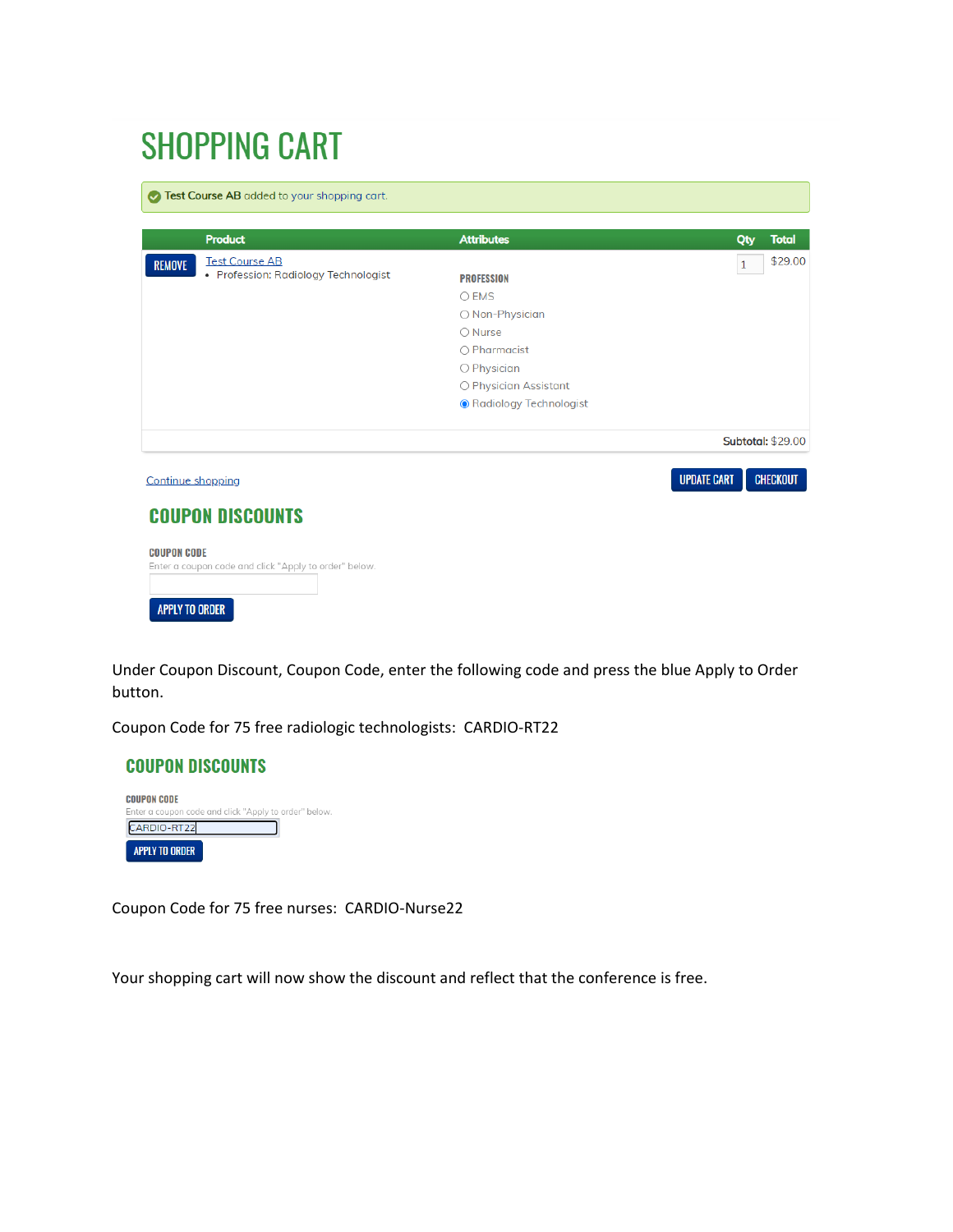## **SHOPPING CART**

| <b>Product</b>                         | <b>Attributes</b>        | <b>Total</b><br>Qty     |
|----------------------------------------|--------------------------|-------------------------|
| <b>Test Course AB</b><br><b>REMOVE</b> |                          | \$29.00<br>$\mathbf{1}$ |
| • Profession: Radiology Technologist   | <b>PROFESSION</b>        |                         |
|                                        | $O$ EMS                  |                         |
|                                        | ○ Non-Physician          |                         |
|                                        | $\bigcirc$ Nurse         |                         |
|                                        | $\bigcirc$ Pharmacist    |                         |
|                                        | O Physician              |                         |
|                                        | O Physician Assistant    |                         |
|                                        | ● Radiology Technologist |                         |
| Coupon CARDIO-RT22<br><b>REMOVE</b>    |                          | $-$ \$29.00             |
|                                        |                          | <b>Subtotal: \$0.00</b> |

### **COUPON DISCOUNTS**

#### **COUPON CODE**

|                       | Enter a coupon code and click "Apply to order" below. Apply a blank code to remove the currently applied coupon.                      |
|-----------------------|---------------------------------------------------------------------------------------------------------------------------------------|
|                       |                                                                                                                                       |
| APPLY TO ORDER        |                                                                                                                                       |
| <b>ACTIVE COUPONS</b> | These coupons have been applied to your order. To remove one, uncheck the box next to the coupon name and click "Update order" below. |
| Coupon CARDIO-RT22    |                                                                                                                                       |

UPDATE ORDER

Click the blue Checkout button. This will take you to the checkout page.

#### **CHECKOUT** Price **Qty** Products **Test Course AB** • Profession: Radiology Technologist \$29.00  $1 \times$ 1 × Coupon CARDIO-RT22  $-$29.00$ Subtotal: \$0.00

Complete your billing information – You will need to enter your name and address. Under the payment method you will see No payment required.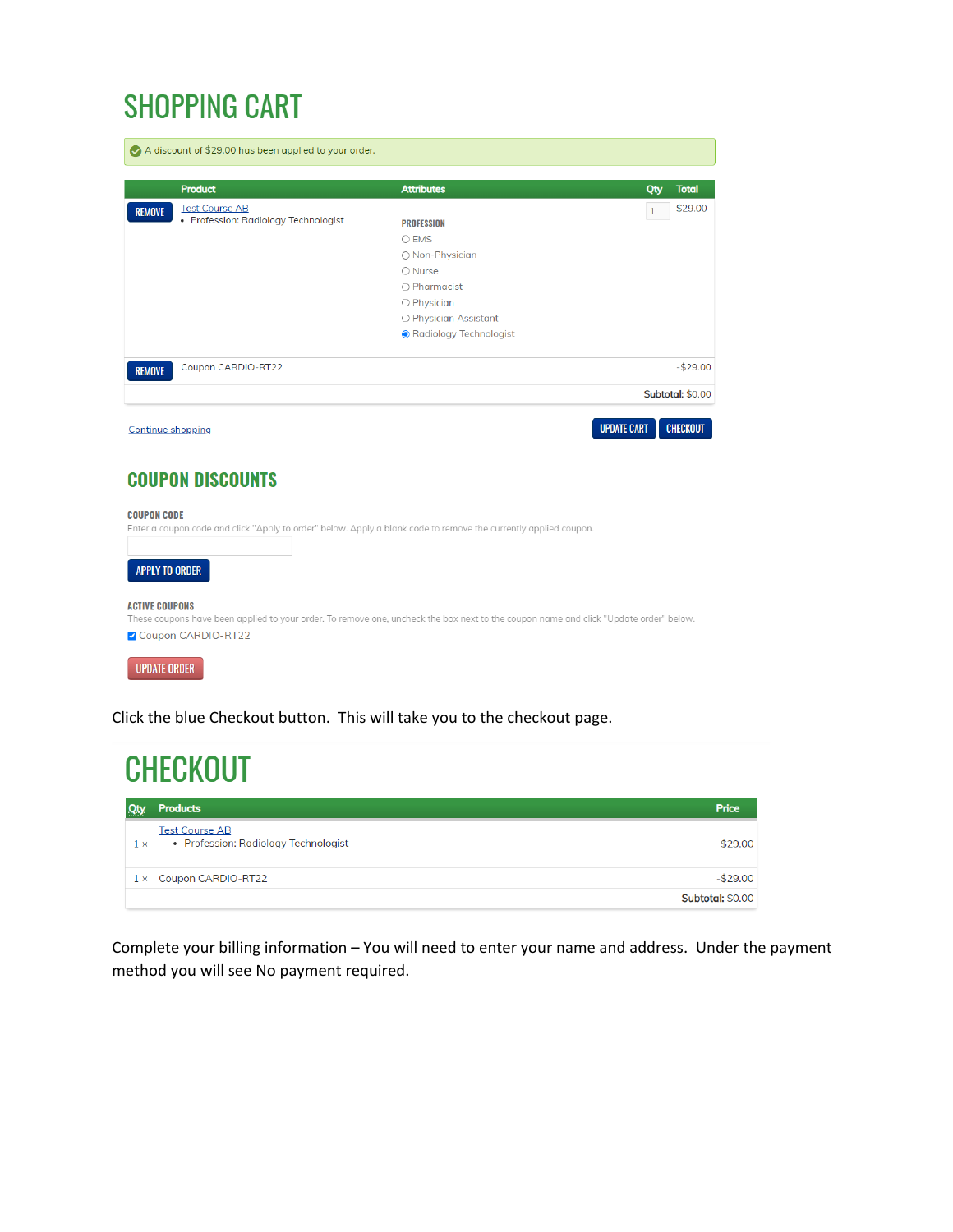#### **PAYMENT METHOD**

|  |  | ◉ No payment required |
|--|--|-----------------------|
|  |  |                       |

| <b>Coupon CARDIO-</b><br><b>RT22:</b> | $-$ \$29.00 |
|---------------------------------------|-------------|
| Subtotal:                             | \$29.00     |
| Order total:                          | \$0.00      |

Continue with checkout to complete your order.

#### **ORDER COMMENTS**

Use this area for special instructions or questions regarding your order. **ORDER COMMENTS** 



Click the blue Review Order button to finish your registration for this conference.

### **REVIEW ORDER**

Your order is almost complete. Please review the details below and click 'Submit order' if all the information is correct. You may use the 'Back' button to make changes to your order if necessary.

#### **CART CONTENTS**

| <b>Qty Products</b>                  | Price   |
|--------------------------------------|---------|
| $1 \times$ Test Course AB            | \$29.00 |
| • Profession: Radiology Technologist |         |

#### **PAYMENT METHOD**

| Coupon CARDIO-RT22: - \$29.00 |            |             |                     |
|-------------------------------|------------|-------------|---------------------|
| Subtotal:                     | \$29.00    |             |                     |
| Order total:                  | \$0.00     |             |                     |
| Paying by:                    | Free order |             |                     |
|                               |            | <b>BACK</b> | <b>SUBMIT ORDER</b> |

Click the Blue Submit Order button. Then your order is complete. You will get an order number. You will also receive an email showing you are registered for this activity.

### **ORDER COMPLETE**



Return to the front page.